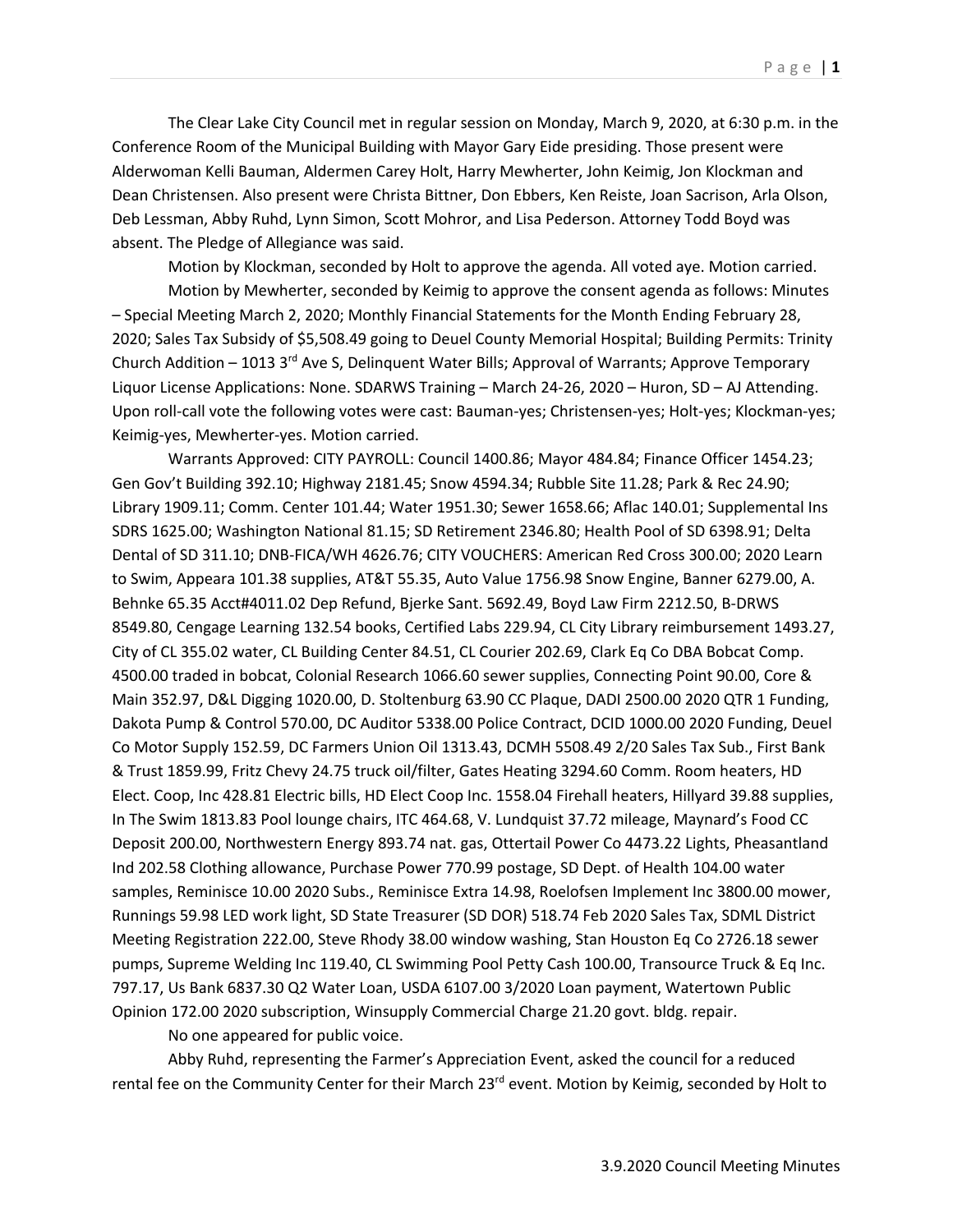offer a reduced rate. Upon roll call vote the following votes were cast: Bauman-yes; Christensen-yes; Holt-yes; Klockman-abstained; Keimig-yes, Mewherter-yes. Motion carried.

Abby Ruhd and Lynn Simon, representing the Chamber, presented the St. Patrick's Day parade route and asked to use city's barricades again to block traffic. Motion to approve by Christensen, seconded by Klockman. Upon roll-call vote the following votes were cast: Bauman-yes; Christensen-yes; Holt-yes; Klockman-yes; Keimig-yes, Mewherter-yes. Motion carried.

Scott Mohror, representing Banner Engineering, asked for approval to bid street project once plan is received back from Pierre. Motion to bid project by Keimig, seconded by Holt. Upon roll-call vote the following votes were cast: Bauman-yes; Christensen-yes; Holt-yes; Klockman-yes; Keimig-yes, Mewherter-yes. Motion carried.

Joan Sacrison, representing DADI, announced her retirement plans for May 2021, she asked the council for direction with her replacement hire. DADI is looking for ideas to make the position full time and would like assistance with the job description. DADI, members of the county and city will have to meet at a later date to discuss the future of this economic developer position.

Lisa Pederson discussed the Clear Lake swimming pool projects for the 2020 season, the council asked for a member of 1<sup>st</sup> Choice & Andor Inc to attend March 16<sup>th</sup> meeting. Lisa suggested an increase for swimming lessons; \$25 for residents and \$30 for non-Clear Lake residents. Christensen motioned to approve, seconded by Klockman. All voted aye. Motion carried.

Resolution 2020-4, updating information on the library disaster plan was completed. Motion by Klockman, seconded by Keimig to approve Resolution 2020-4. All voted aye. Motion carried.

Resolution 2020-5, presenting a municipal building disaster plan was completed. Motion by Holt, seconded by Klockman to approve Resolution 2020-4. All voted aye. Motion carried.

Discussion was held on the possibility of city worker's clothing allowances. Ultimately this item was tabled to be discussed in a finance committee meeting.

Motion by Mewherter, seconded by Christensen to allow city residents to dispose of acceptable items at the rubble site free of charge, with the exception of refrigerant items, on May 5, 7, and 9, 2020, during regular hours and to allow an electronic equipment recycling vendor to come to Clear Lake the same week to accept items. Alternate dates will be selected if weather prevents utilizing the rubble site on the approved dates. All voted aye. Motion carried.

Klockman presented a few quotes on a new projector screen for the city community room. One was selected, motioned by Keimig to purchase, seconded by Holt. All voted aye. Motion carried.

Camping fees and reservations were discussed, but tabled to be decided in a City's Facilities & Equipment committee meeting at a later date.

The City of Clear Lake will switch their supplier for buildings goods to a local supplier.

Motion by Keimig, seconded by Klockman to declare as surplus the 2018 Hustler Turf model S 60in Mower that will be traded-in towards the purchase of the 2019 model Super Z 60 in Hustler Turf mower and the 2019 model S595 Bobcat skid steer loader with bucket that will be traded-in towards the purchase of the 2020 model S595 T4 Bobcat skid steer loader with bucket. Along with the library's 10 vertical blinds & city's 3 card catalogs. Upon roll-call vote the following votes were cast: Bauman-yes; Christensen-yes; Holt-yes; Klockman-yes; Keimig-yes, Mewherter-yes. Motion carried.

Motion by Holt, seconded by Mewherter to approve the annual maintenance agreement with the County Highway Department and authorize Mayor Gary Eide to sign the agreement. Upon roll-call